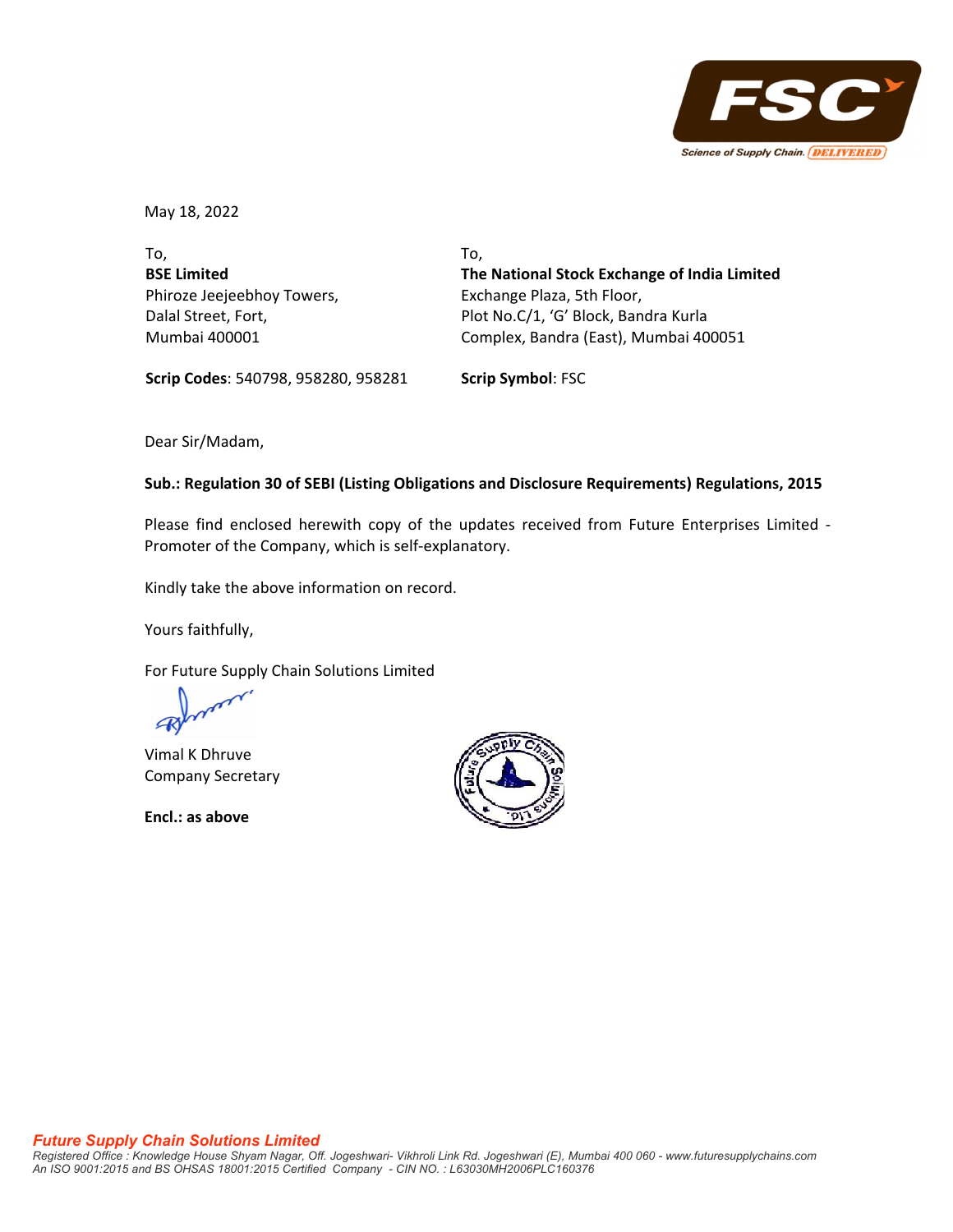May 18, 2022



To, Corporate Relationship Department (CRD) **BSE Limited,**  Phiroze Jeejeebhoy Towers, Dalal Street, Mumbai - 400 001

Listing Department **National Stock Exchange of India Limited**  Exchange Plaza, Bandra - Kurla Complex Bandra (East), Mumbai - 400 051

**Scrip Code: 523574 / 570002**

**Scrip Code of Debt: 956311 ISIN: INE623B07586** 

**Scrip Symbol: FEL / FELDVR**

Dear Sir / Madam,

## **Sub.: Intimation under Regulation 51(2) of the SEBI (Listing Obligations and Disclosure Requirements) Regulations, 2015 [SEBI (LODR)] - Default in Payment of Interest due on Non-Convertible Debentures (NCDs)**

The Company is unable to service its obligations in respect of the interest on Non-Convertible Debentures was due on May 17, 2022.

| S. No. | Type of disclosure                                                                                                 | <b>Details</b>                                                                                                                                                                         |
|--------|--------------------------------------------------------------------------------------------------------------------|----------------------------------------------------------------------------------------------------------------------------------------------------------------------------------------|
| 1.     | Name of the Listed entity                                                                                          | <b>Future Enterprises Limited</b>                                                                                                                                                      |
| 2.     | Date of making the disclosure                                                                                      | May 18, 2022                                                                                                                                                                           |
| 3.     | Nature of obligation / Type of instrument<br>(Listed debt securities, MTNs, FCCBs etc. with<br>ISIN as applicable) | Rated, Listed, Secured,<br>Redeemable,<br>Non-<br><b>Convertible Debentures</b>                                                                                                        |
|        |                                                                                                                    | Series XVII - E<br><b>ISIN: INE623B07586</b>                                                                                                                                           |
| 4.     | Number of investors in the security as on<br>date of default                                                       | 6 in Series XVII - E                                                                                                                                                                   |
| 5.     | Date of default                                                                                                    | May 17, 2022                                                                                                                                                                           |
| 6.     | Details of the obligation<br>(tenure, coupon,<br>secured/unsecured, etc.)                                          | Tenure: Interest obligation shall commence from<br>the Deemed Date of Allotment i.e., May 16, 2017<br>and end on the day falling at the expiry of May<br>16, 2024 for series XVII - E. |
|        |                                                                                                                    | Coupon Rate: 9.28% p.a. for Series XVII - E.                                                                                                                                           |
|        |                                                                                                                    | <b>Coupon Payment Frequency: Half Yearly basis</b><br>in May and November, each year.                                                                                                  |
|        |                                                                                                                    | <b>Security: Debentures are secured</b>                                                                                                                                                |